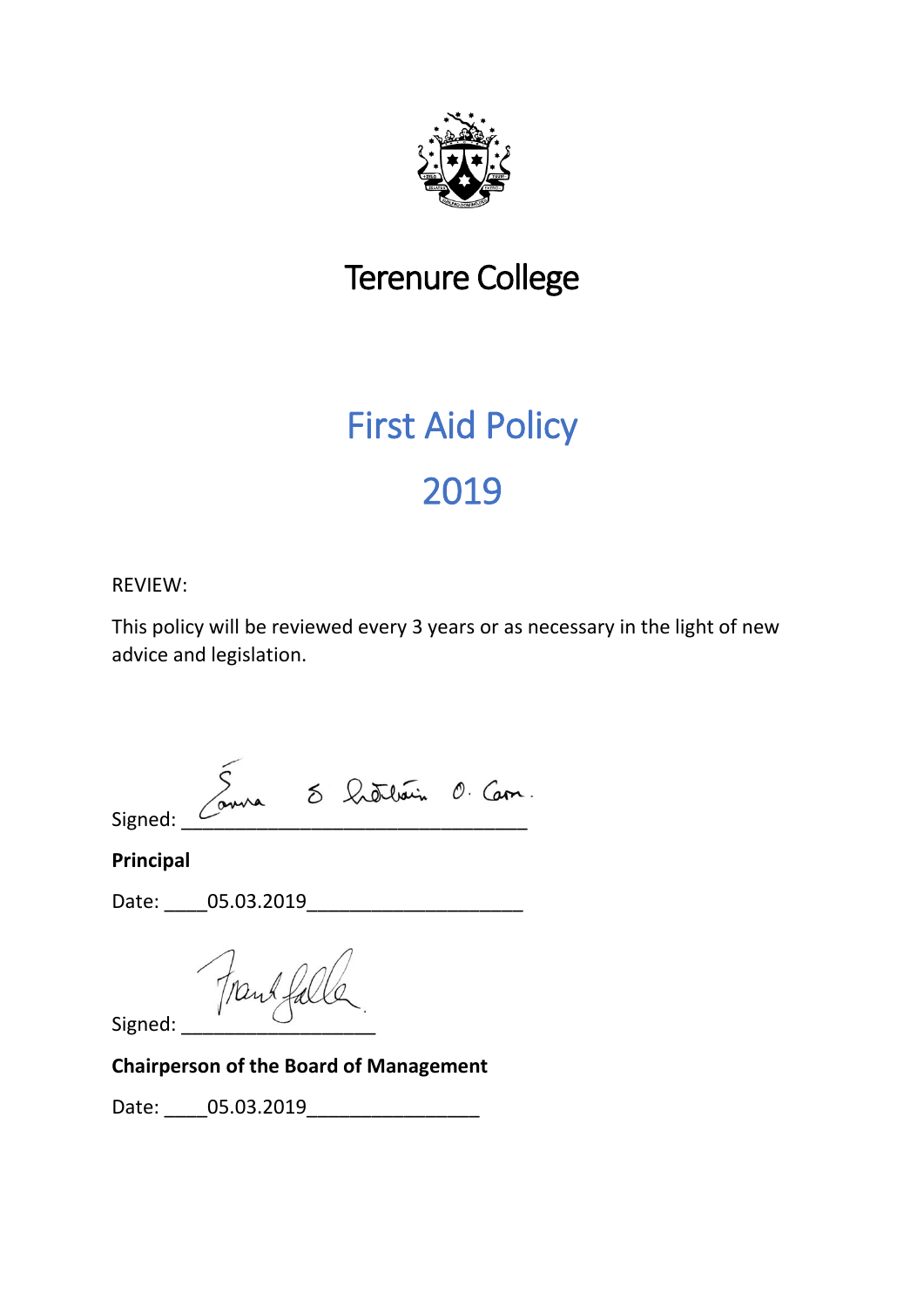# First-aid policy

## Purpose

This policy sets out how we at Terenure College deliver First Aid and the roles and responsibilities of all Staff in administering First Aid. The purpose of First Aid is to ensure that any immediate danger and discomfort is alleviated. Any further diagnosis or extended care should be passed on to medical professionals.

It is our policy to ensure that appropriate first-aid arrangements are in place for our pupils, staff and any visitors to our premises in accordance with the Safety, Health and Welfare at Work (General Application) Regulations 2007. This includes providing sufficiently trained employees for our needs and maintaining an adequate supply of first aid equipment.

The formulation of this policy enables our school to effectively;

- Provide for the immediate needs and requirements of students and staff who have sustained either a serious or a minor injury
- Ensure that adequate resources and arrangements are in place to deal with injuries/accidents and illnesses as they arise
- Ensure lines of communication with parents/guardians are in place if required
- Activate a known plan of action with which all staff are familiar

# School Ethos

This policy re-enforces the elements of the school mission statement which advocates providing a safe and secure learning environment for each child and ensuring a duty of care at all times when the school is in operation.

## Medical Information

- Parents are required to complete the Medical Information Section of the Pupil Profile Form informing the school of any medical condition or allergy from which their child may suffer.
- Relevant information is retained on file in the Medical Room by the School Nurse.
- Staff members are made aware of allergies/medical conditions of pupils in their class at the beginning and throughout the school year.
- It is the Parent's responsibility to notify the School of any new medical conditions or changes in existing medical conditions.
- The School Nurse will familiarise themselves with all pupil's medical conditions, the action to be taken if required and the stock of inhalers, epi-pens, medications required etc.
- All photos and information about pupils with medical conditions will be kept in the Medical Room.
- The School Nurse will inform the Form Master and vice versa, of any relevant, additional medical information received in relation to pupils.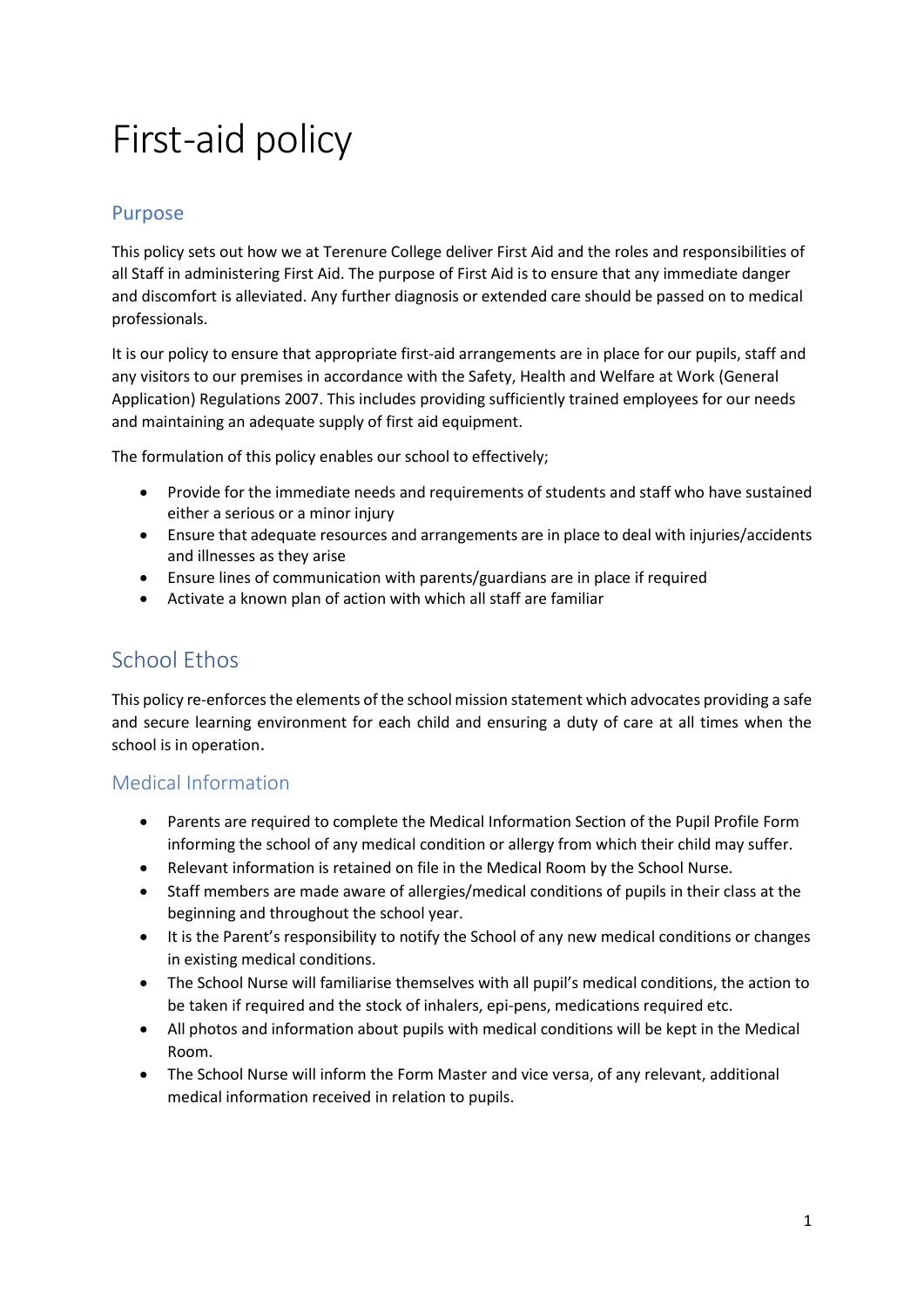# Roles and Responsibilities

The overall responsibility for the day to day management of school supervision /routines rests with the Principal. The class teacher is responsible for classroom supervision and teachers on supervision duty are directly responsible for the supervision of pupils at break time. The First Aid Officer is Ms Fiona Mac Nally. Fire Drill coordinator is Mr. Jim Healy.

# Responsibilities of first-aid personnel

In order to carry out their duties effectively, first-aid personnel including the School Nurse have the following duties and responsibilities.

- Responding promptly to all requests for assistance
- Summoning further help if needed including calling an ambulance
- Looking after the casualty until recovery or further assistance arrives
- Reporting and recording incident and treatment.

## Procedures

- If a pupil becomes unwell or injured in class, the teacher can send the pupil, accompanied by another pupil to the School Nurse in the Medical Room.
- If the pupil is very unwell, the teacher can send another pupil to summon the School Nurse to the classroom.
- The School Nurse will observe unwell pupils, recording vital signs such as blood pressure, heart rate, temperature and oxygen saturations, these readings are documented in the pupil's chart.
- Any pupil that presents with a communicable disease will be sent home.
- Any pupil with a very high temperature, neck stiffness or photophobia will be sent home.
- When required the School Nurse will call parents/guardians to arrange collection of the unwell pupil. No pupil will be allowed to travel home unaccompanied. If parents/guardians cannot be contacted a voice mail will be left and the pupil will remain with the School Nurse until contact is made.
- Any medication or treatment that is given to a pupil will be documented in a note which will be sent home.
- If a pupil improves while in the medical room, he will be sent back to class.
- If a pupil requires administration of an Anapen an ambulance must be called immediately.
- Any pupil who receives a knock to the head or concussion will follow the concussion protocol set out by the I.R.F.U. Coaches will notify parents of any injury/concussion that occurs during training or a match. Coaches must also notify the School Nurse by email of any such injuries.
- Parents must notify the School Nurse or the pupil's Form Master if the pupil sustains a concussion or a serious injury outside of school hours.
- Any pupil that presents to/informs the nurse of a concussion sustained in a sport outside of school activities will have to follow I.R.F.U. concussion protocol and the school nurse will notify coaches and the pupil's Form Master.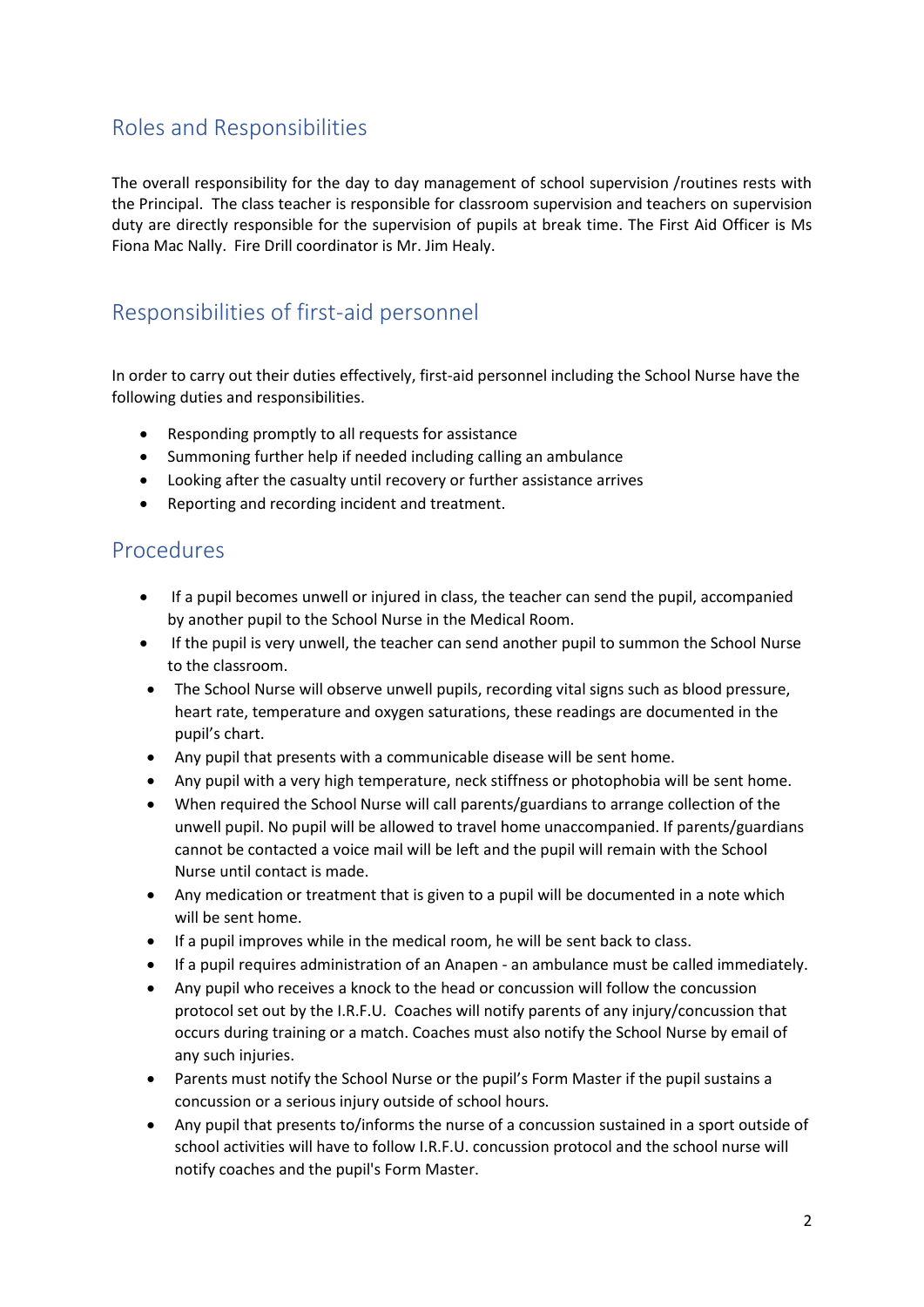- All visits to the Medical Room are recorded on the pupils file held in a locked cabinet in the Medical Room.
- If the School Nurse is not available and the Medical Room is closed all pupils must report to Reception. The Receptionist will either notify the School Nurse, First Aid Personnel or call the pupil's parent/guardian to arrange collection.
- The School Nurse or the on duty First Aid personnel can administer over the counter medicines (OTC's) to pupils whose parents have given authorisation to administer OTC's on the Pupil Medical Section of the pupil Profile Form.
- Should the School Nurse or on duty First Aid personnel consider it necessary to administer OTC's to pupils whose parents have not authorised the School to administer OTCs to the pupil the School Nurse or on duty First Aid personnel will call the parent/guardian to request permission to administer the OTC's.
- Any pupil with an existing medical condition that may require hands on medical attention will have a health care plan to ensure that appropriate care is given under the correct circumstances.
- Parents of pupils with a health care plan must ensure that all medicines to be administered are in the original container, clearly labelled with the pupil's name, dosage and frequency.
- In the event of not being able to contact a parent and it is deemed necessary the School Nurse/ on duty First Aid Personnel will call an ambulance.

# Dealing with visitors

It is our policy to offer first-aid assistance to visitors on our premises. Should a visitor feel unwell or have an accident, then the employee supervising their visit should call for first-aid personnel or the School Nurse. All incidents will then be logged in an incident report book.

# Pupil with medical needs.

- All parents will have filled out a medical questionnaire on entry to the school. A copy of this form will be kept on file in a locked press in the Medical Room. The school Nurse will have access to this file.
- At the staff meeting prior to the start of the school year, Form Masters will give information about pupils with chronic medical needs. This will be updated during the school year where required. All medical plans will be communicated to school staff regularly during the school year.
- Parents are asked to supply the school with a stock of medication for the pupil including Anapens, blood sugar testing kit, inhalers and other specific medications. These medications will be kept in the Medical Room stored in separate container on an open shelf clearly displaying the pupils name for emergency access if the School Nurse is not available. Access to the Medical Room can be made using a master key. All teachers must ensure they receive a master key from the School Office / Reception.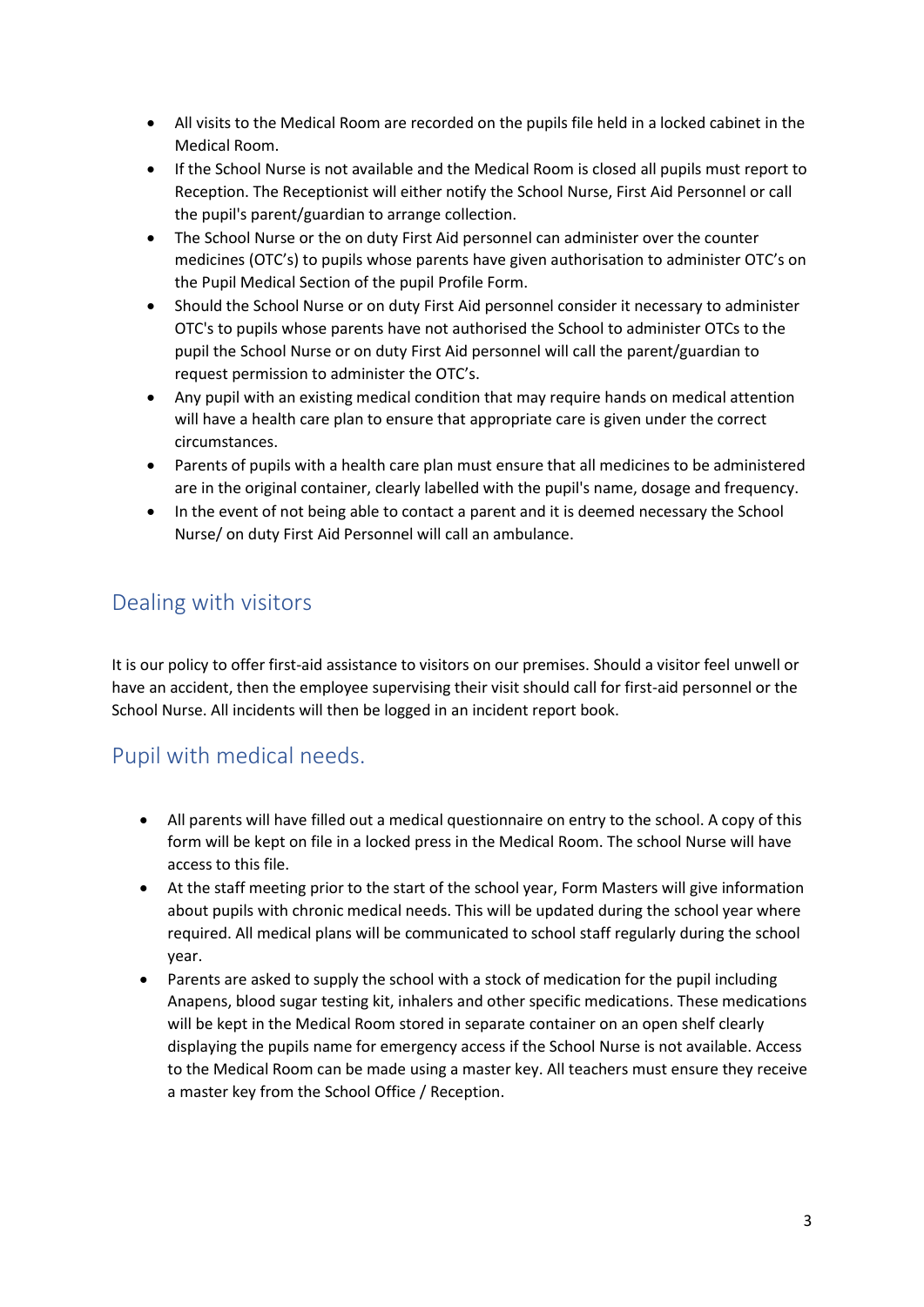# Dealing with staff members.

It is our policy to offer first-aid assistance to all College staff. Should a member of staff feel unwell or have an accident they should visit the School Nurse or request that another member of staff contact the School Nurse or reception. All incidents will then be logged in an incident report book in the Medical Room.

# Serious Injury/Illness

In the event of a serious injury or illness. The School Nurse or First Aid Officer or delegated person at the scene assesses the seriousness of the situation and if deemed an extreme emergency, an Ambulance is called. Reception should then be notified. Also the Principal should notified as soon as is possible. The Receptionist should arrange for a staff member to meet and direct the ambulance. The School Nurse/First Aid Officer is to stay with the injured/ill pupil/staff member. The parents/guardian/next of kin should be notified. The incident should be written up as soon as the School Nurse/First Aid personnel get a chance. In the event of a pupil being transferred to hospital they should be accompanied by either the School Nurse or another designated member of staff.

# Staff Training

- Sports coaching staff will undertake a Safe Rugby first-aid course run by the I.R.F.U., or equivalent, and be re-certified is required.
- IRFU protocol on Concussion must be followed in all circumstances involving concussion. (A copy of which is attached to this guide).
- School trips should be supervised by an adequate number of staff with first-aid training.

# Information for staff

First-aid boxes can be found in the following locations throughout the School:

- Home Economics Room
- General Laboratory
- Biology Laboratory
- Physics Laboratory
- Chemistry Laboratory
- Art Room
- **Reception**
- Woodwork Room
- Caretakers Office
- Groundsmen's Store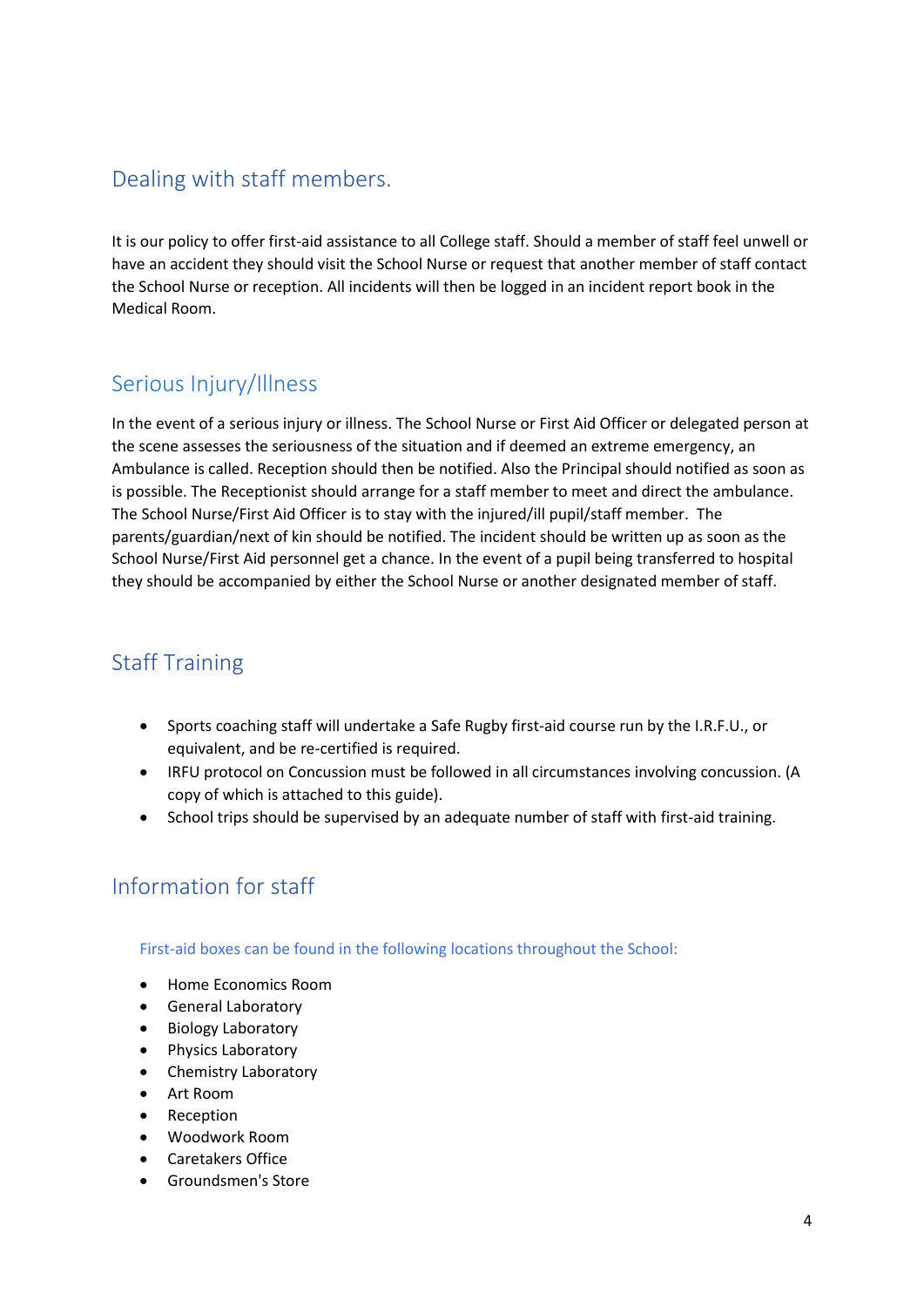- School Canteens
- Swimming Pool
- Gymnasium
- Main Kitchen

These First Aid Kits contain basic first-aid requirements such as gloves, wound wipes, bandages, plasters, gauze and burns gel. If additional equipment is needed the medical room is open until 15:00 every day except Wednesday when it closes at 12:30.

If a pupil vomits or there is a spill of any bodily fluid, spills kits are available in the Medical Room and the Caretakers Office.

The School Nurse will check the First Aid Kits on a regular basis. A member of staff who uses items from the First Aid Kit should inform the School Nurse by email as soon as possible.

# First Aid Kit for school trips

There is a first-aid kit for school trips including trips abroad. This bag contains a more comprehensive list of items including scissors, steri-strips, triangular bandages, variety of ambulance dressings, foil sheet, gauze and saline irrigation. This Kit must be taken by a supervising teacher on all school trips. One or more of the School staff supervising a trip must have attended a First Aid course over the immediate two years. The School Nurse must be informed at least one week before the travel date to ensure the First Aid Kit is prepared.

# First Aid Kits for Sports Coaches

All sports coaches will be given a first-aid kit which is filled at the start of the year and replenished throughout the season. They have a larger stock of items including, deep heat, deep freeze, 2x slings, foil blanket, mouth guard, ambulance dressings, support bandages, rolls of tape, scissors, ice packs, gloves, gauze, roll of bandages and wound wipes. It is the responsibility of the Coach to monitor and replace items in his/her kit. The School Nurse will replenish items as required. Each Sport's Coach is responsible for maintaining the stock in their First Aid Kit.

# AED's (automated external defibrillator)

There are 6 AED's. on the College Campus.

## They are located:

- Swimming pool
- Outside upper staffroom
- Crush Hall Door
- Entrance to gym hall
- Under the arches at chapel end.
- Tower stairs end of the  $6<sup>th</sup>$  Year corridor

AEDs are serviced in-house every month.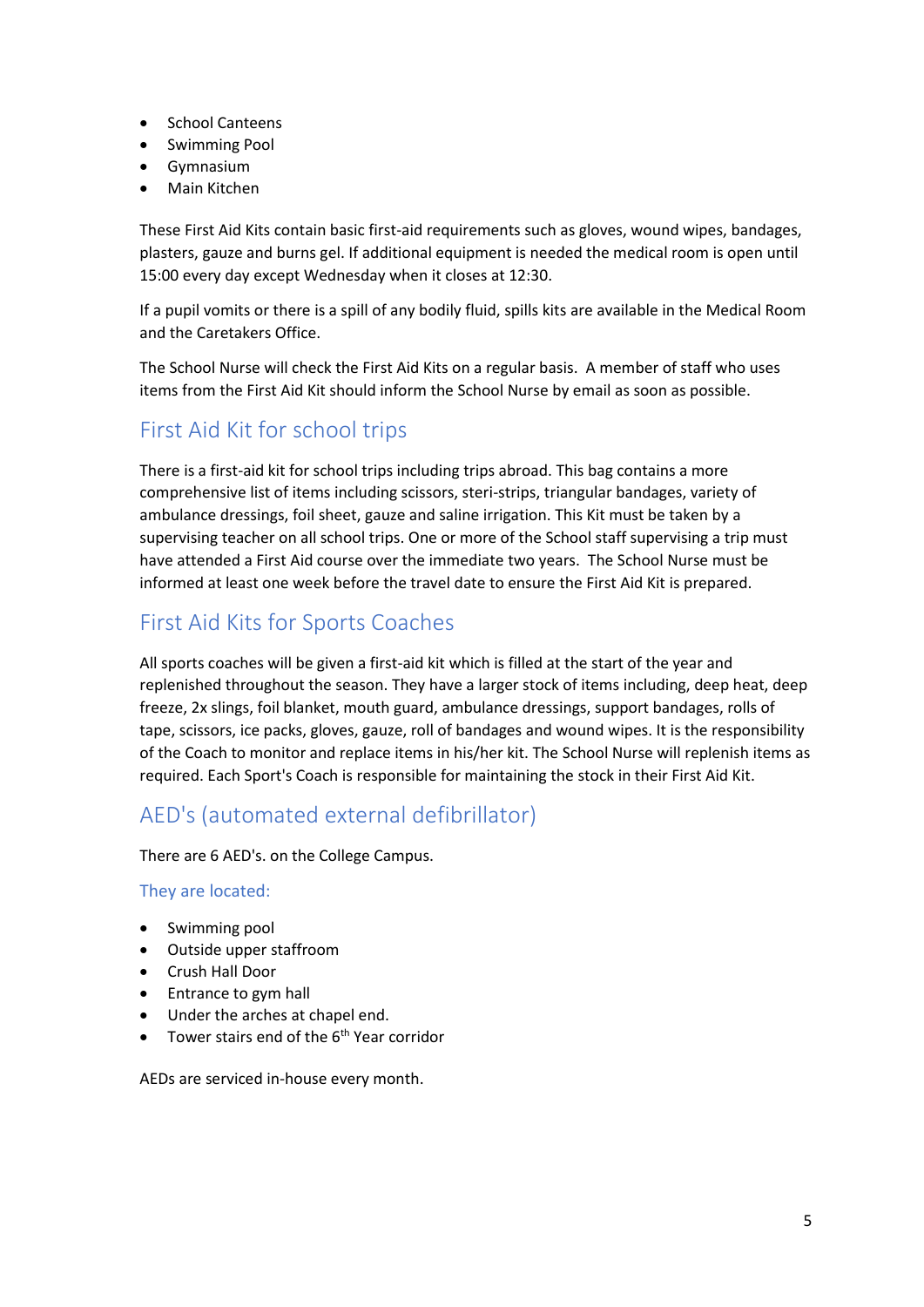# Record Keeping

All accidents/injuries must recorded in the Accident Report Book which is located in the Bursary and a copy attached to the student's file. The accident report form lists date and time of accident, witnesses, nature of injuries, a brief description of the circumstance of the accident, procedures followed by staff etc. Very serious injuries will be notified to the school's insurers.

# Categories of Injury/School Procedures

## **Minor Cuts and Bruises**

- Clean around cuts using antiseptic wipe/cloth, cleaning from the centre outwards
- Gloves are used at all times to reduce risk of spread of infection
- A check is carried out to locate small bodies which may be embedded in the wound
- Plaster, gauze or lint is placed on the wound
- Pupils are advised to show/tell parents/guardians

## **Sprains/Bruises**

- In the event of a sprain/bruise, the process of rest, ice, compress and elevate is implemented
- If in doubt, parent/s are contacted

## **Faints and Shocks**

- Lie the casualty down
- Raise the legs above the level of the heart
- Loosen any tight clothing
- Ensure there is fresh air
- Keep crowds away
- Reassure casualty when they recover
- Contact parents
- The event is subsequently recorded in the Accident Book

## **Severe Bleeding**

- Act instantly Tell someone to call 999 and go to Reception to get the School Nurse
- Set or lie the injured party down
- Press down on wound using gloves
- Lift (if possible) the injured part above the level of the heart
- Put a clean dressing over the wound and secure it firmly with a bandage
- If blood shows through the dressing then place another one over the first and bandage firmly
- Observe the patient reassure
- Contact parents
- Record in accident book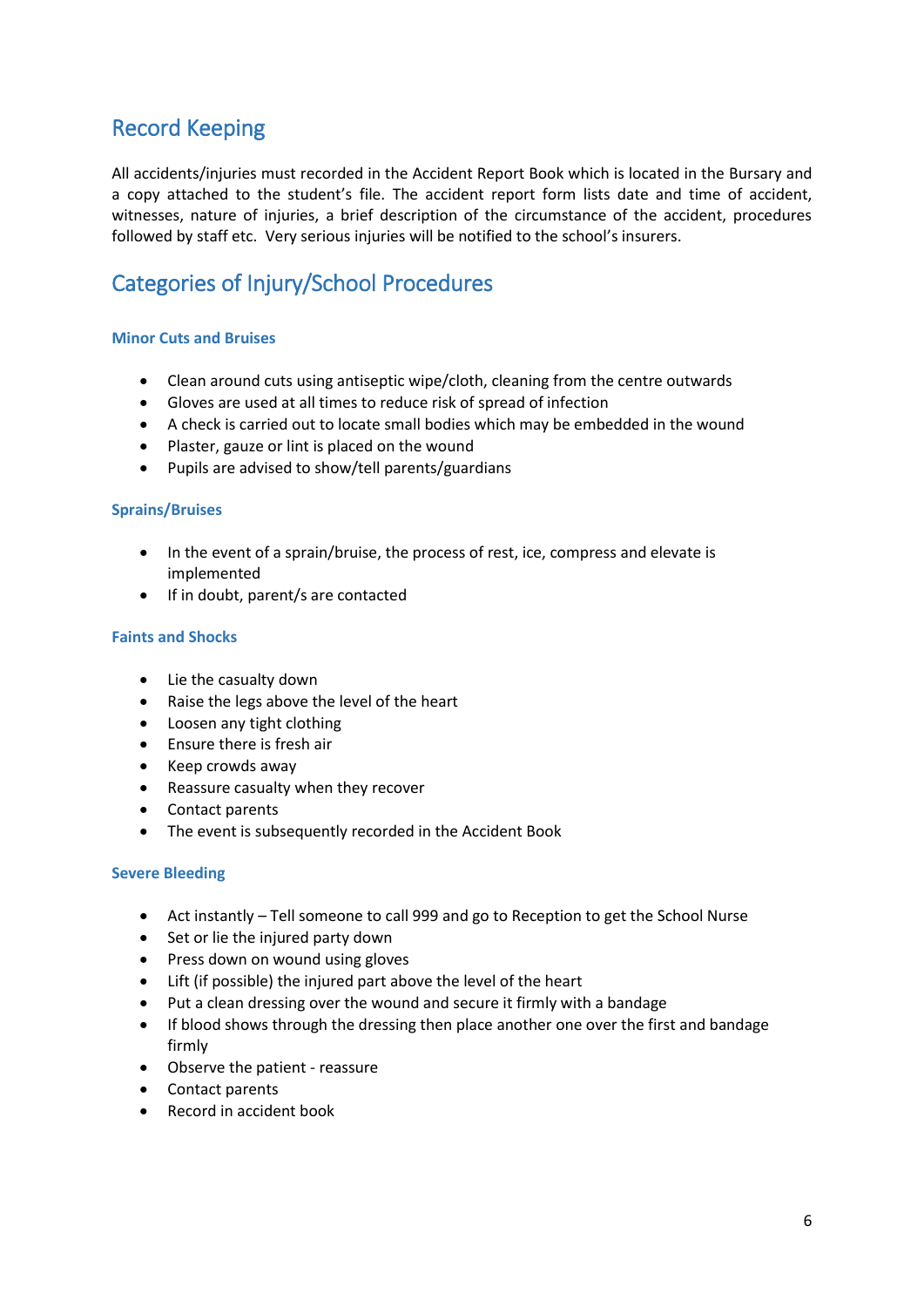## **Burns/Scalds**

- Immediately remove pupil from danger area
- Cool burnt area with cold running water
- Remove rings etc. and other tight fitting accessories
- Do not remove objects stuck to skin
- In the event of a minor burn use a special burn gauze/burneze

## **Unconsciousness**

- Send someone to Reception to get the School Nurse or call 999
- Check for broken bones, neck, head or back injury
- If patient is not breathing start chest compressions and send someone to get the nearest AED
- If patient is unconscious but breathing put them on their side in the recovery position and observe them closely

## **Stings/Bites**

- Vinegar is used for wasp stings
- Bread soda is used for bee stings
- If case is serious, parent/s are contacted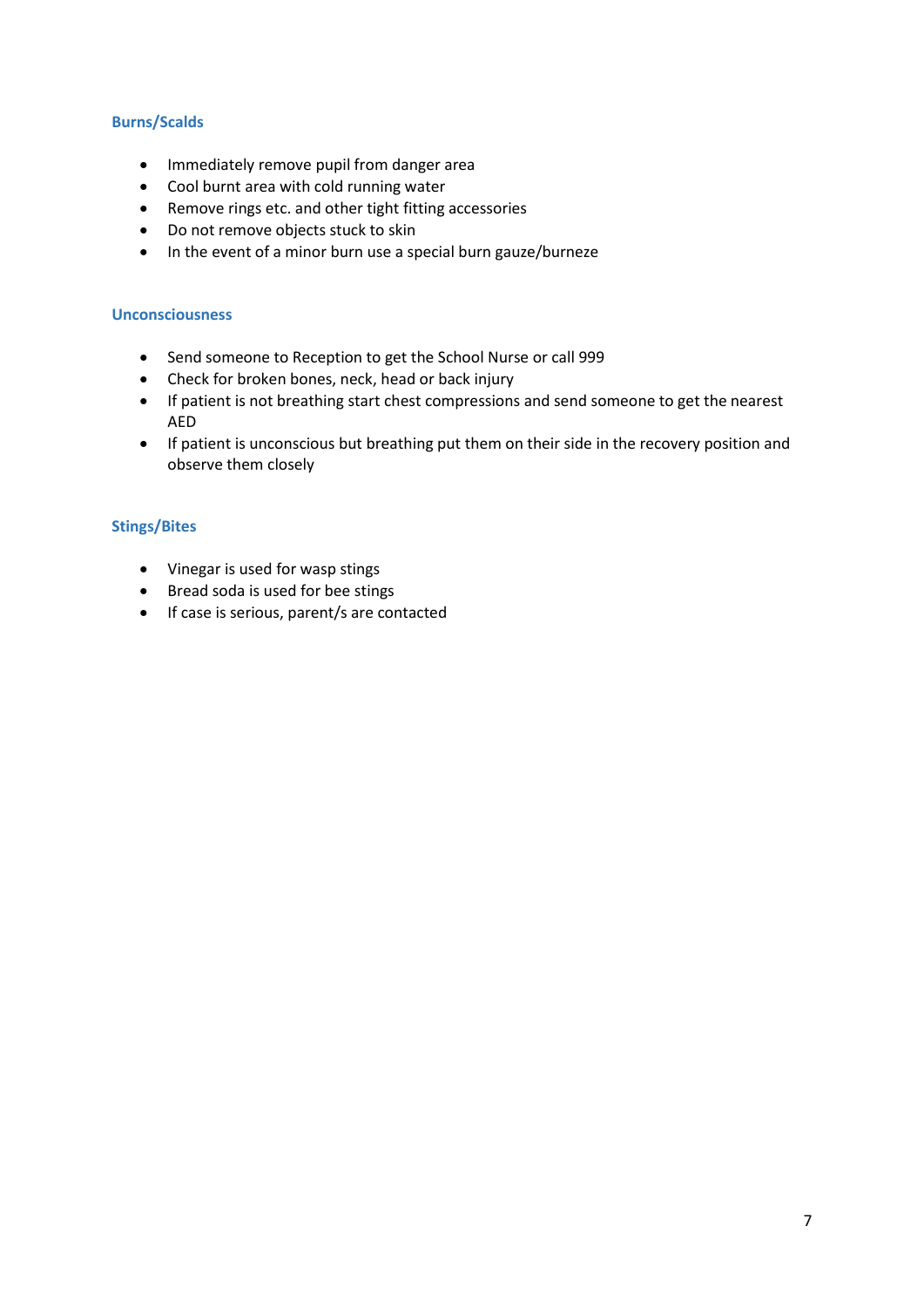# Dealing with Epilepsy and Seizures

## **General First Aid for All Seizure Types**

The first line of response when a person has a seizure is to provide general *care and comfort* and keep the person safe. The information here relates to all types of seizures. What to do in specific situations or for different seizure types is listed in the following pages. Remember that for the majority of seizures, basic seizure first aid is all that may be needed.

### **Always Stay with the Person Until the Seizure Is Over**

- Seizures can be unpredictable and it's hard to tell how long they may last or what will occur during them. Some may start with minor symptoms, but lead to a loss of consciousness or fall. Other seizures may be brief and end in seconds.
- Injury can occur during or after a seizure, requiring help from other people.

### **Pay Attention to the Length of the Seizure**

- Look at your watch and time the seizure from beginning to the end of the active seizure.
- Time how long it takes for the person to recover and return to their usual activity.

### **Stay Calm, Most Seizures Only Last a Few Minutes**

- A person's response to seizures can affect how other people act. If the first person remains calm, it will help others stay calm too.
- Talk calmly and reassuringly to the person during and after the seizure it will help as they recover from the seizure.

#### **Prevent Injury by Moving Nearby Objects Out of the Way**

- Remove sharp objects.
- If you can't move surrounding objects or a person is wandering or confused, help steer them clear of dangerous situations, for example away from traffic, train or subway platforms, heights, or sharp objects.

#### **Make the Person as Comfortable as Possible**

- Help them sit down in a safe place.
- If they are at risk of falling, call for help and lay them down on the floor.
- Support the person's head to prevent it from hitting the floor.

#### **Keep Onlookers Away**

- Once the situation is under control, encourage people to step back and give the person some room. Waking up to a crowd can be embarrassing and confusing for a person after a seizure.
- Ask someone to stay nearby in case further help is needed.

#### **Do Not Forcibly Hold the Person Down**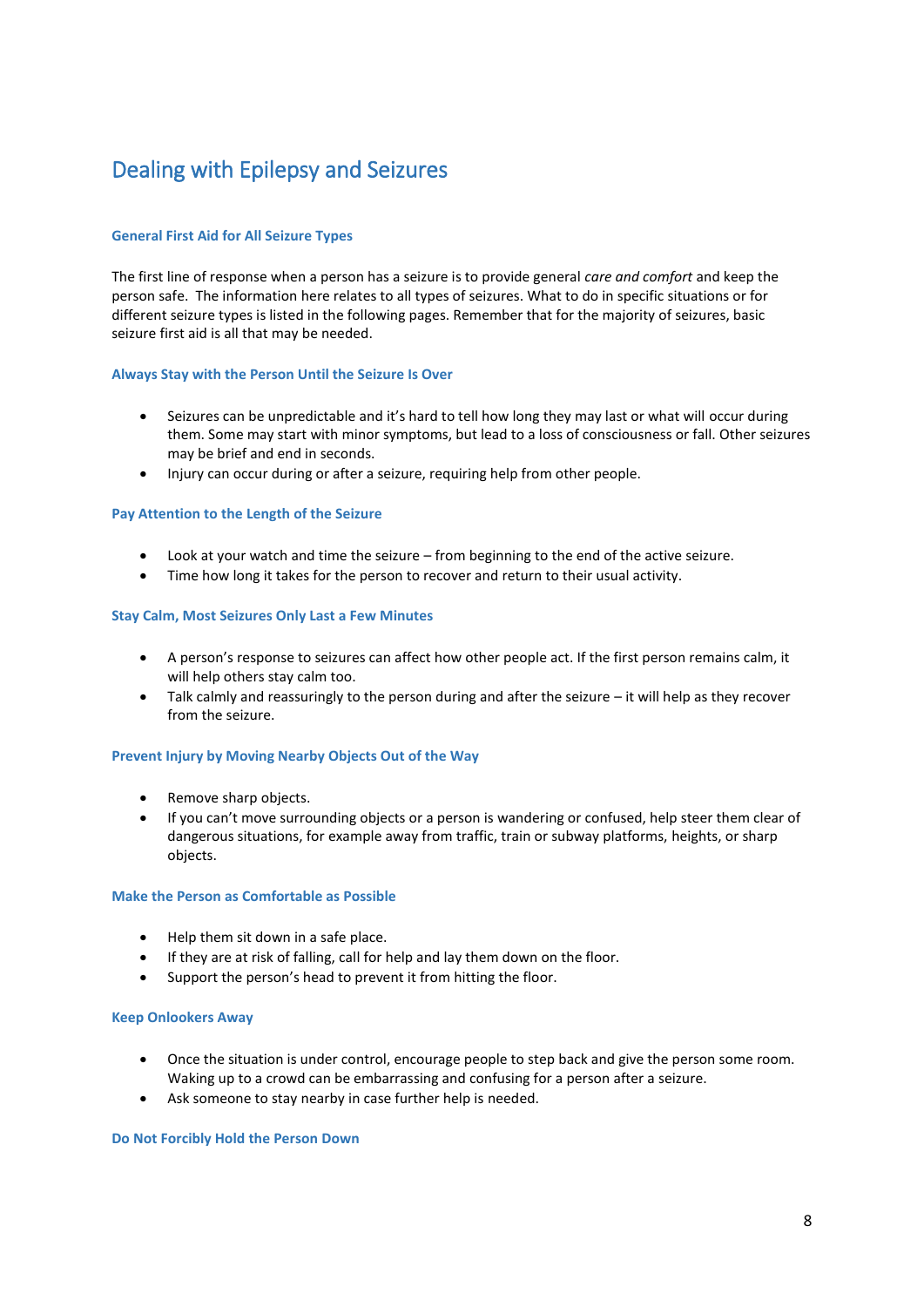• Trying to stop movements or forcibly holding a person down doesn't stop a seizure. Restraining a person can lead to injuries and make the person more confused, agitated or aggressive. People don't fight on purpose during a seizure. Yet if they are restrained when they are confused, they may respond aggressively.

## **Do Not Put Anything in the Person's Mouth!**

- Jaw and face muscles may tighten during a seizure, causing the person to bite down. If this happens when something is in the mouth, the person may break and swallow the object or break their teeth!
- Don't worry a person can't swallow their tongue during a seizure.

### **Make Sure Their Breathing is Okay**

- If the person is lying down, turn them on their side, with their mouth pointing to the ground. This prevents saliva from blocking their airway and helps the person breathe more easily.
- During a convulsive or tonic-clonic seizure, it may look like the person has stopped breathing. This happens when the chest muscles tighten during the tonic phase of a seizure. As this part of a seizure ends, the muscles will relax and breathing will resume normally.
- Rescue breathing or CPR is generally not needed during these seizure-induced changes in a person's breathing.

### **Do not Give Water, Pills or Food by Mouth Unless the Person is Fully Alert**

- If a person is not fully awake or aware of what is going on, they might not swallow correctly. Food, liquid or pills could go into the lungs instead of the stomach if they try to drink or eat at this time.
- If a person appears to be choking, turn them on their side and call for help. If they are not able to cough and clear their air passages on their own or are having breathing difficulties, call 999 or 112 immediately.

## **Call for Emergency Medical Help**

- A seizure lasts 5 minutes or longer.
- One seizure occurs right after another without the person regaining consciousness or coming to between seizures.
- Seizures occur closer together than usual for that person.
- Breathing becomes difficult or the person appears to be choking.
- The seizure occurs in water.
- Injury may have occurred.
- The person asks for medical help.

## **Be Sensitive and Supportive, and Ask Others to Do the Same**

- Seizures can be frightening for the person having one, as well as for others. People may feel embarrassed or confused about what happened. Keep this in mind as the person wakes up.
- Reassure the person that they are safe.
- Once they are alert and able to communicate, tell them what happened in very simple terms.
- Offer to stay with the person until they are ready to go back to normal activity or call someone to stay with them.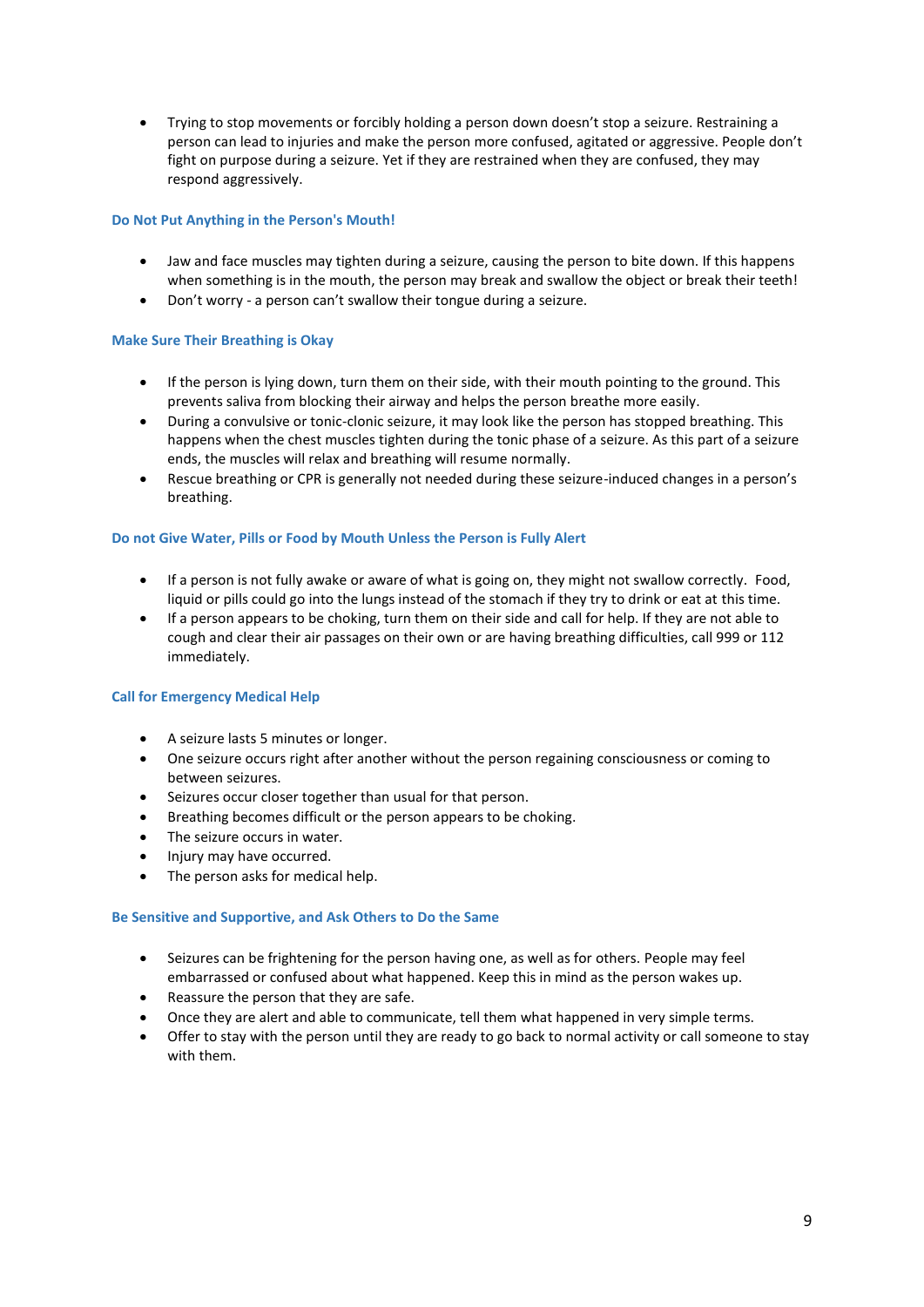# Asthma Attack

Symptoms - Severe Cough, Wheeze, Shortness of breath, Chest tightness or any combination of these. If someone is having an Asthma Attack - Immediately Follow the 5 Step Rule

- 1. Get them to take 2 Puffs of their reliever inhaler (usually blue)
- 2. Sit them down and keep them calm
- 3. Get them to take slow steady breaths **If there is no improvement go to step 4**
- 4. Adults and children over 6 Take one puff of their reliever inhaler every minute for 10 minutes (children under 6 take 6 over 10 minutes)

**If symptoms do not improve or you are worried – Call 999 or 112** 

**Repeat step 4 if the Ambulance does not arrive within 10 minutes**

## Diabetes – Hypo – or low blood sugar levels.

One of the most important diabetes-related symptoms that a caretaker must learn to recognise is [hypoglycemia,](file:///C:/PublicSite/index.aspx%3fpuid=3DA46228-905A-47BB-BB1C-A8478D57422B&ContentID=266849&searchTerm=) or low blood sugar. If low blood sugar goes untreated, a person may pass out or have seizures. Emergency medical care is critical in this situation.

The first **signs of a hypo** can come on suddenly. They may include: cold sweat, cool pale skin, fatigue, nervousness or tremor, drowsiness, anxious feeling, unusual tiredness and weakness, confusion, difficulty in concentration, excessive hunger, vision changes, headache, nausea or rapid heartbeat. If the pupil experiences any of the symptoms mentioned above he should immediately take sugary food or drink e.g. lollies, biscuits or fruit juice. (Lucozade is available from the fridge in Matrons Room).

If you have any concerns call 999 or 112